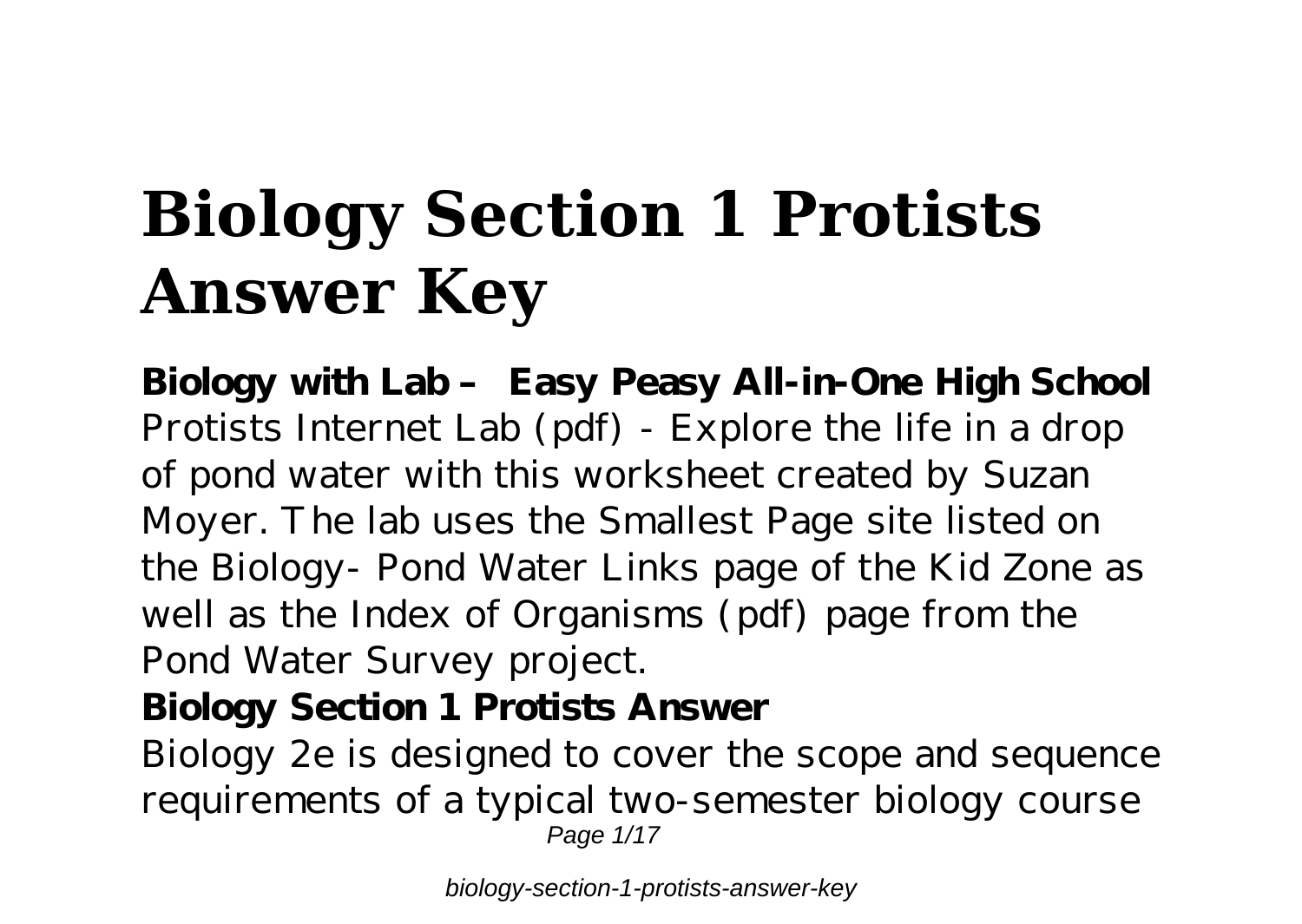for science majors. The text provides comprehensive coverage of foundational research and core biology concepts through an evolutionary lens. Biology includes rich features that engage students in scientific inquiry, highlight careers in the biological sciences, and offer everyday ...

### **OpenStax**

Concepts of Biology is designed for the typical introductory biology course for nonmajors, covering standard scope and sequence requirements. The text includes interesting applications and conveys the major themes of biology, with content that is meaningful and easy to understand.

Page 2/17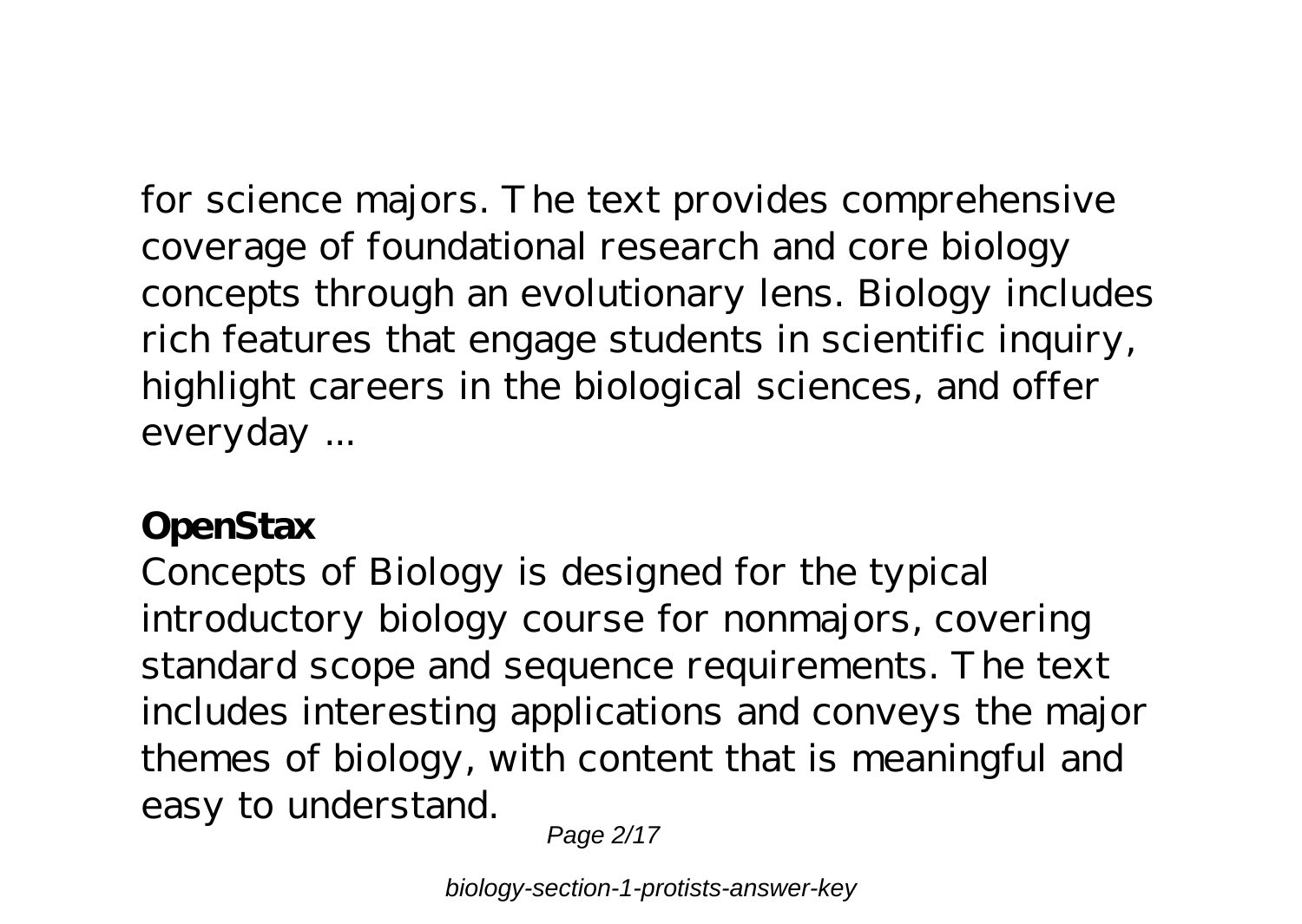# **OpenStax**

Concepts of Biology is designed for the introductory biology course for nonmajors taught at most two- and four-year colleges. The scope, sequence, and level of the program are designed to match typical course syllabi in the market. Concepts of Biology includes interesting applications, features a rich art program, and conveys the major themes of biology.

**Concepts of Biology - Open Textbook Library** Take off 1 point for any wrong answer. Record your score out of 12. Prepare for your yeast experiment. You need some flat soda. Protists and Fungi. Lesson Page 3/17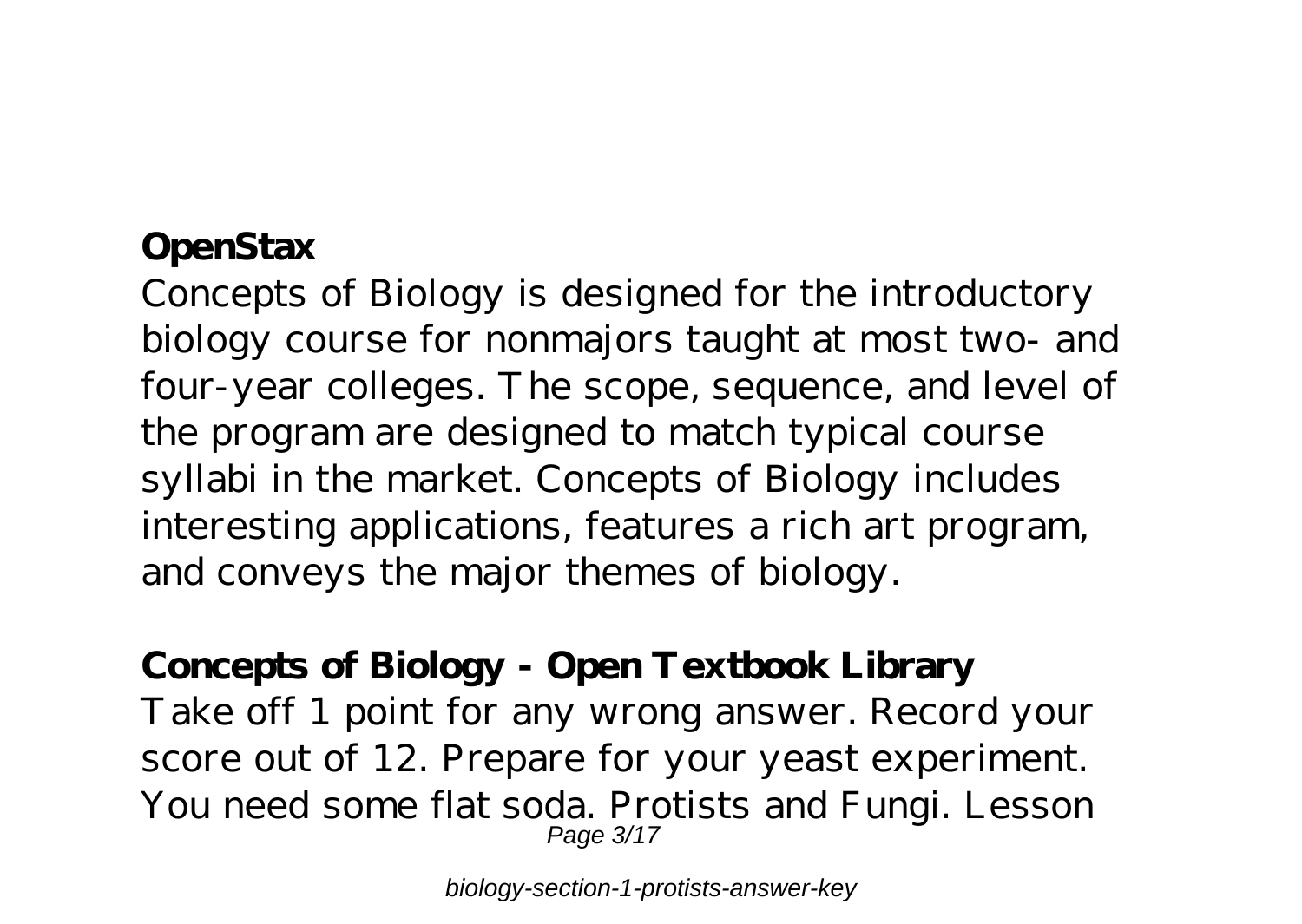161 (Materials needed: 2, two liter bottles of both water and soda, active dry yeast, 4 identical balloons) Begin your yeast experiment. You will be writing up a formal lab.

**Biology with Lab – Easy Peasy All-in-One High School** In the first section of Biology Class 11 chapter 2 notes, you can study the different classifications of kingdoms proposed by biologists Linnaeus and R. H. Whittaker. The first person classified organisms based on two kingdoms – Animalia for animals and Plantae for plants, while the other person stated five kingdoms of classification.

Page 4/17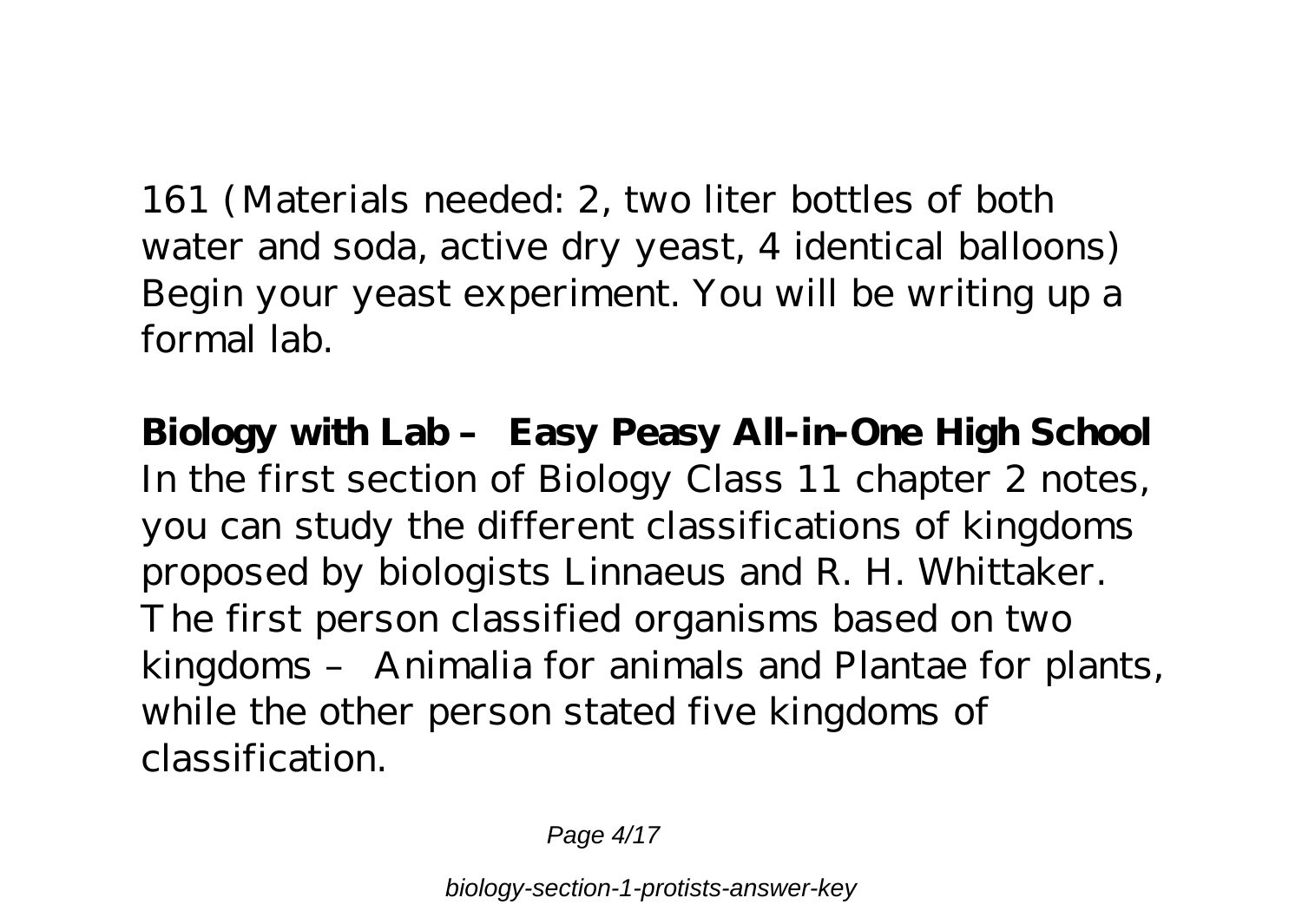**CBSE Class 11 Biology Chapter 2 - Biological ...** Section Summary. Prokaryotes are predominantly single-celled organisms of the domains Bacteria and Archaea. All prokaryotes have plasma membranes, cytoplasm, ribosomes, a cell wall, DNA, and lack membrane-bound organelles. Many also have polysaccharide capsules. Prokaryotic cells range in diameter from  $0.1 - 5.0 \mu$  m.

**Comparing Prokaryotic and Eukaryotic Cells | Biology I** Scientists at the NASA Astrobiology Institute and at the European Molecular Biology Laboratory collaborated to analyze the molecular evolution of 32 specific proteins common to 72 species of prokaryotes. Page 5/17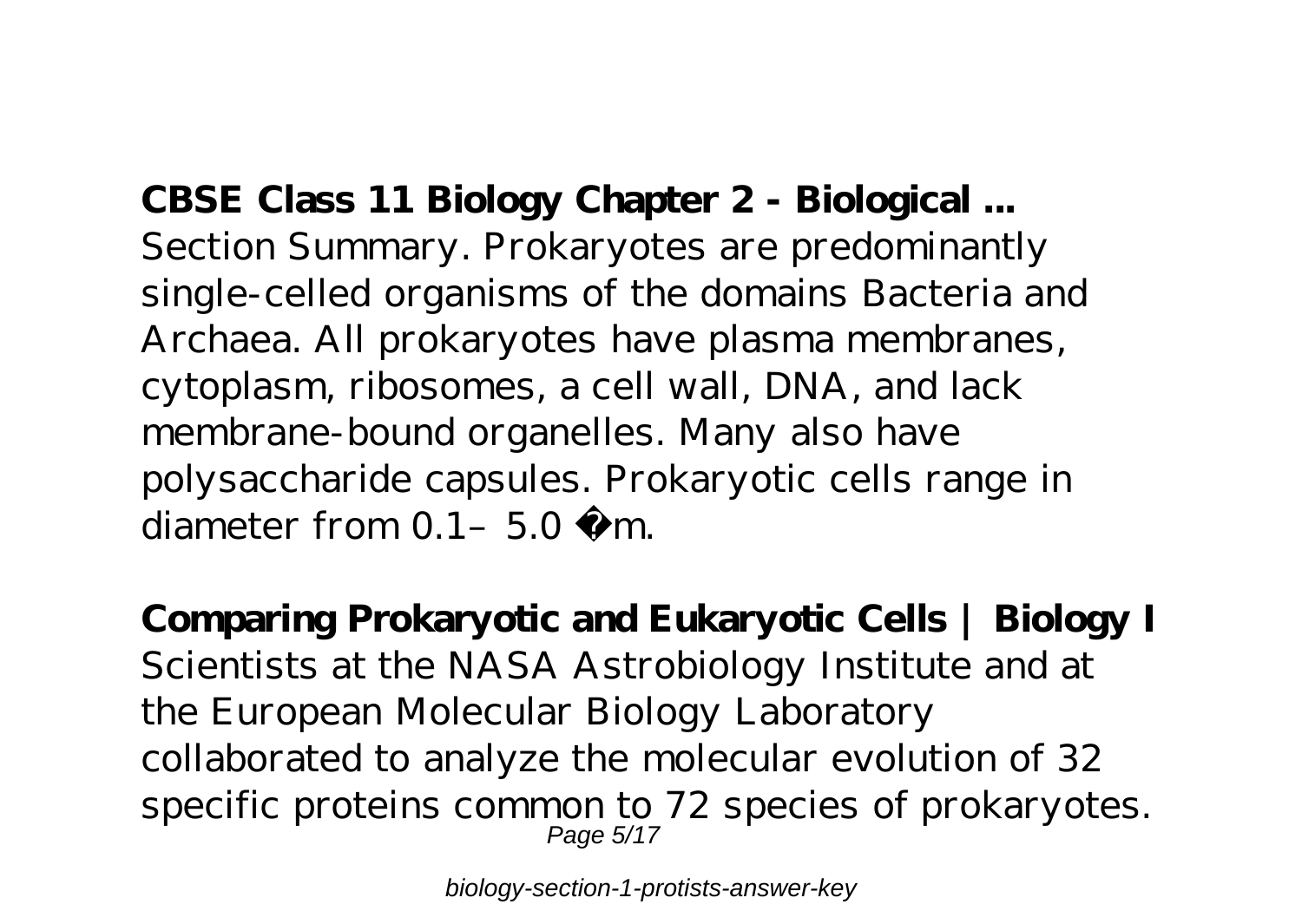1 The model they derived from their data indicates that three important groups of bacteria—Actinobacteria, Deinococcus, and Cyanobacteria ...

# **Structure of Prokaryotes: Bacteria and Archaea – Biology 2e**

Protists Internet Lab (pdf) - Explore the life in a drop of pond water with this worksheet created by Suzan Moyer. The lab uses the Smallest Page site listed on the Biology- Pond Water Links page of the Kid Zone as well as the Index of Organisms (pdf) page from the Pond Water Survey project.

Page 6/17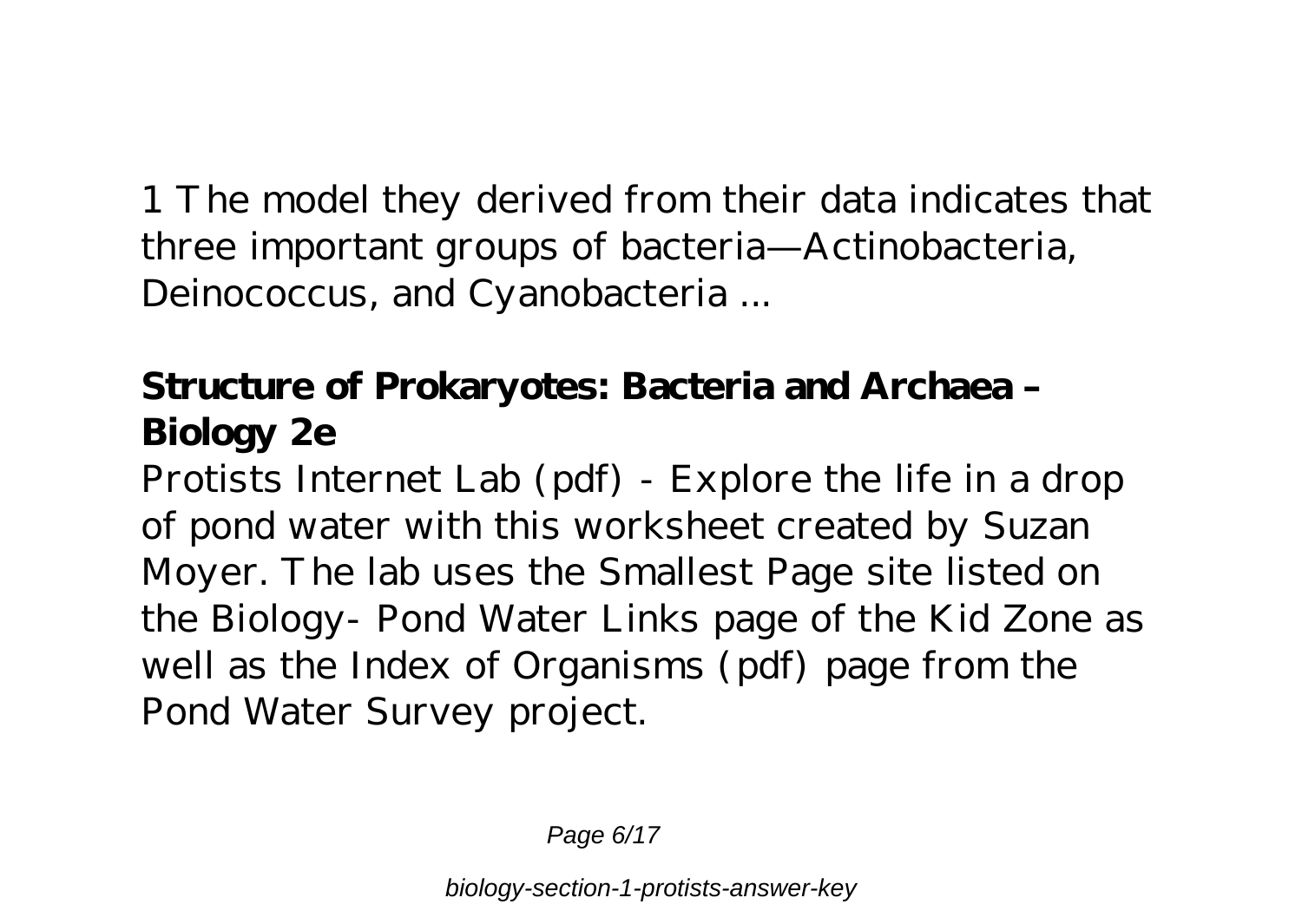*Section Summary. Prokaryotes are predominantly single-celled organisms of the domains Bacteria and Archaea. All prokaryotes have plasma membranes, cytoplasm, ribosomes, a cell wall, DNA, and lack membrane-bound organelles. Many also have polysaccharide capsules. Prokaryotic cells range in diameter from 0.1–5.0 µm.*

*Concepts of Biology is designed for the typical introductory biology course for nonmajors, covering standard scope and sequence requirements. The text includes interesting applications and conveys the major themes of* Page 7/17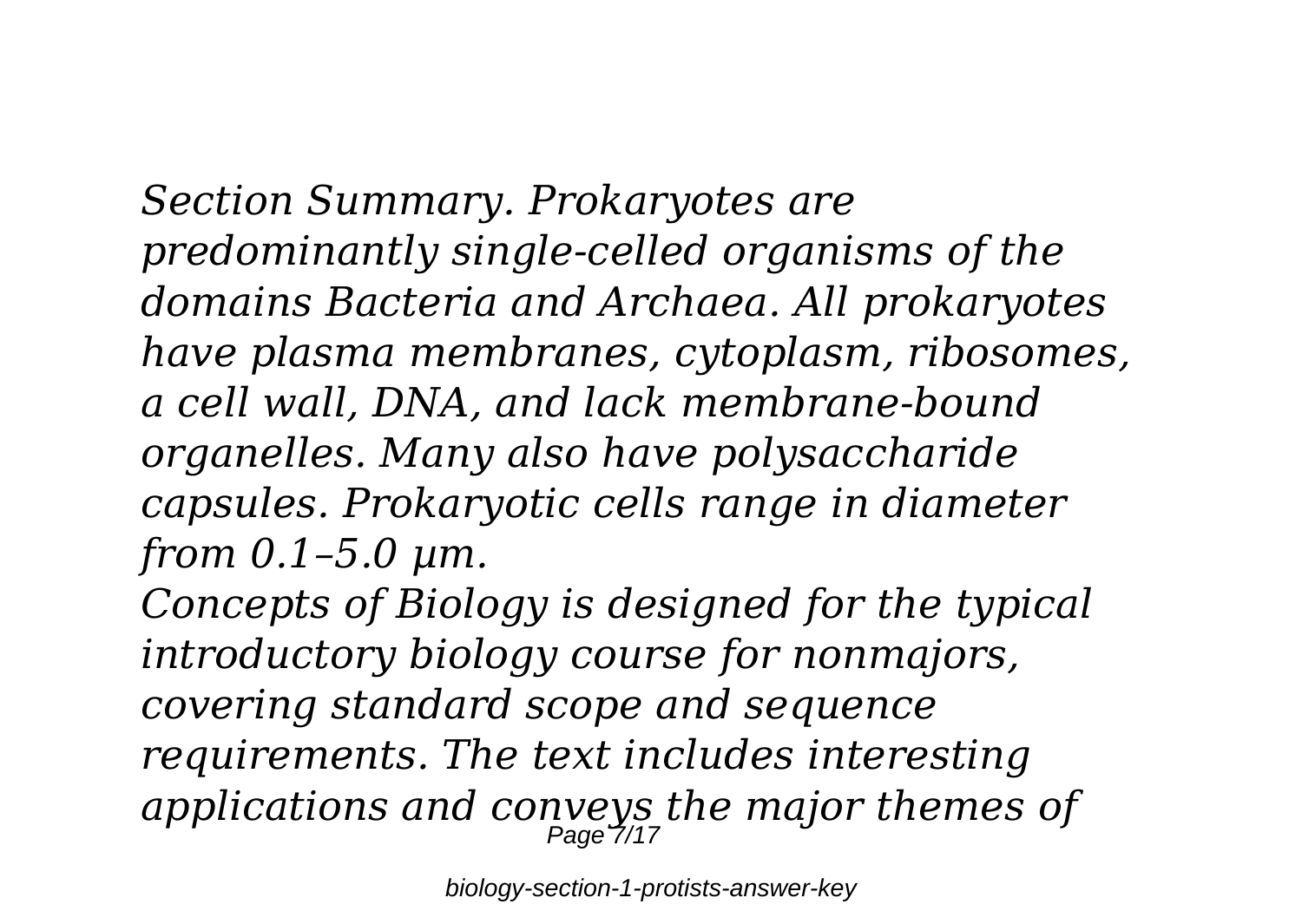*biology, with content that is meaningful and easy to understand.*

**Take off 1 point for any wrong answer. Record your score out of 12. Prepare for your yeast experiment. You need some flat soda. Protists and Fungi. Lesson 161 (Materials needed: 2, two liter bottles of both water and soda, active dry yeast, 4 identical balloons) Begin your yeast experiment. You will be writing up a formal lab. Biology Section 1 Protists Answer Biology 2e is designed to cover the scope and sequence requirements of a typical two-semester biology course for science majors. The text provides comprehensive**

Page 8/17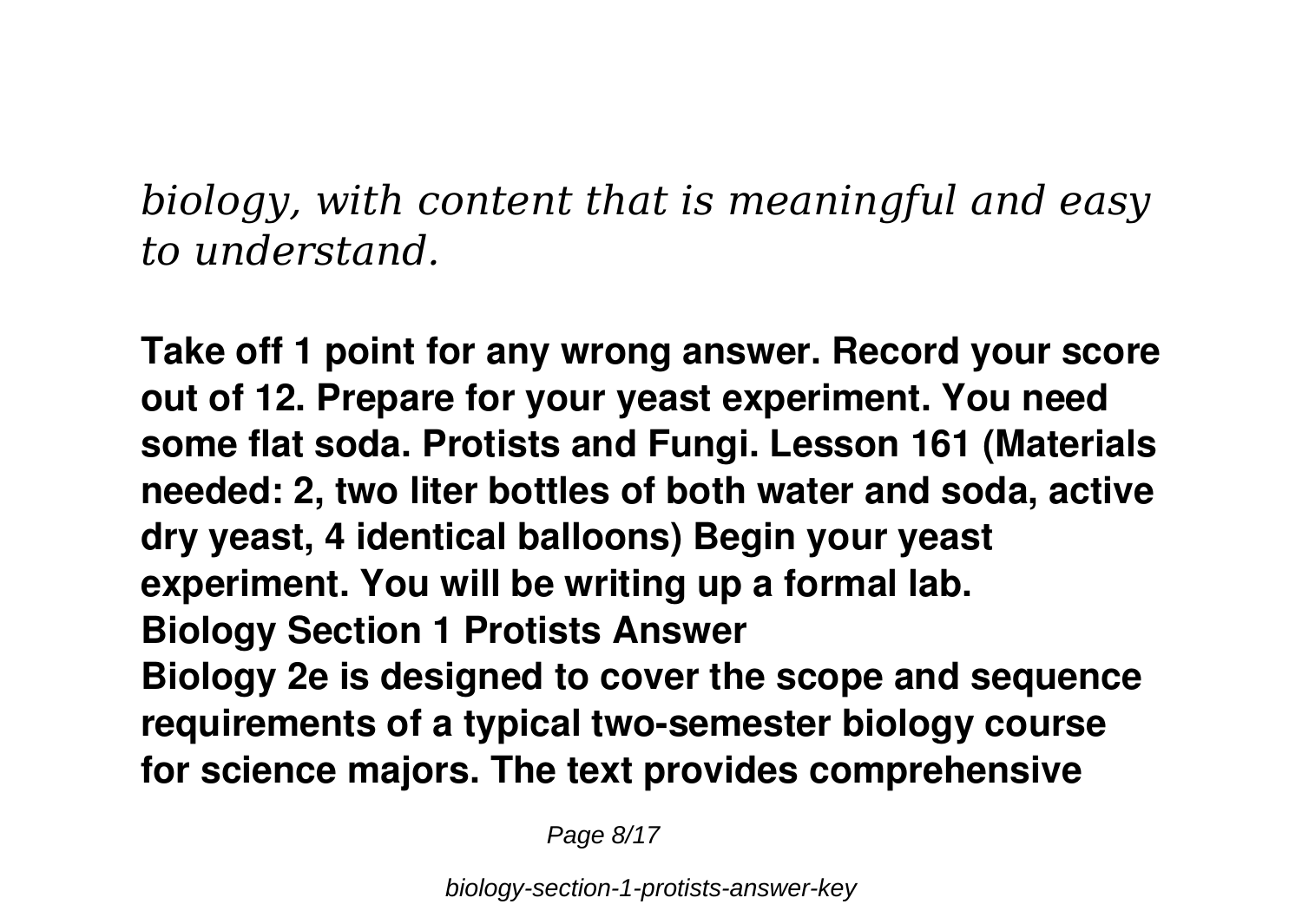**coverage of foundational research and core biology concepts through an evolutionary lens. Biology includes rich features that engage students in scientific inquiry, highlight careers in the biological sciences, and offer everyday ...**

#### **OpenStax**

**Concepts of Biology is designed for the typical introductory biology course for nonmajors, covering standard scope and sequence requirements. The text includes interesting applications and conveys the major themes of biology, with content that is meaningful and easy to understand.**

Page 9/17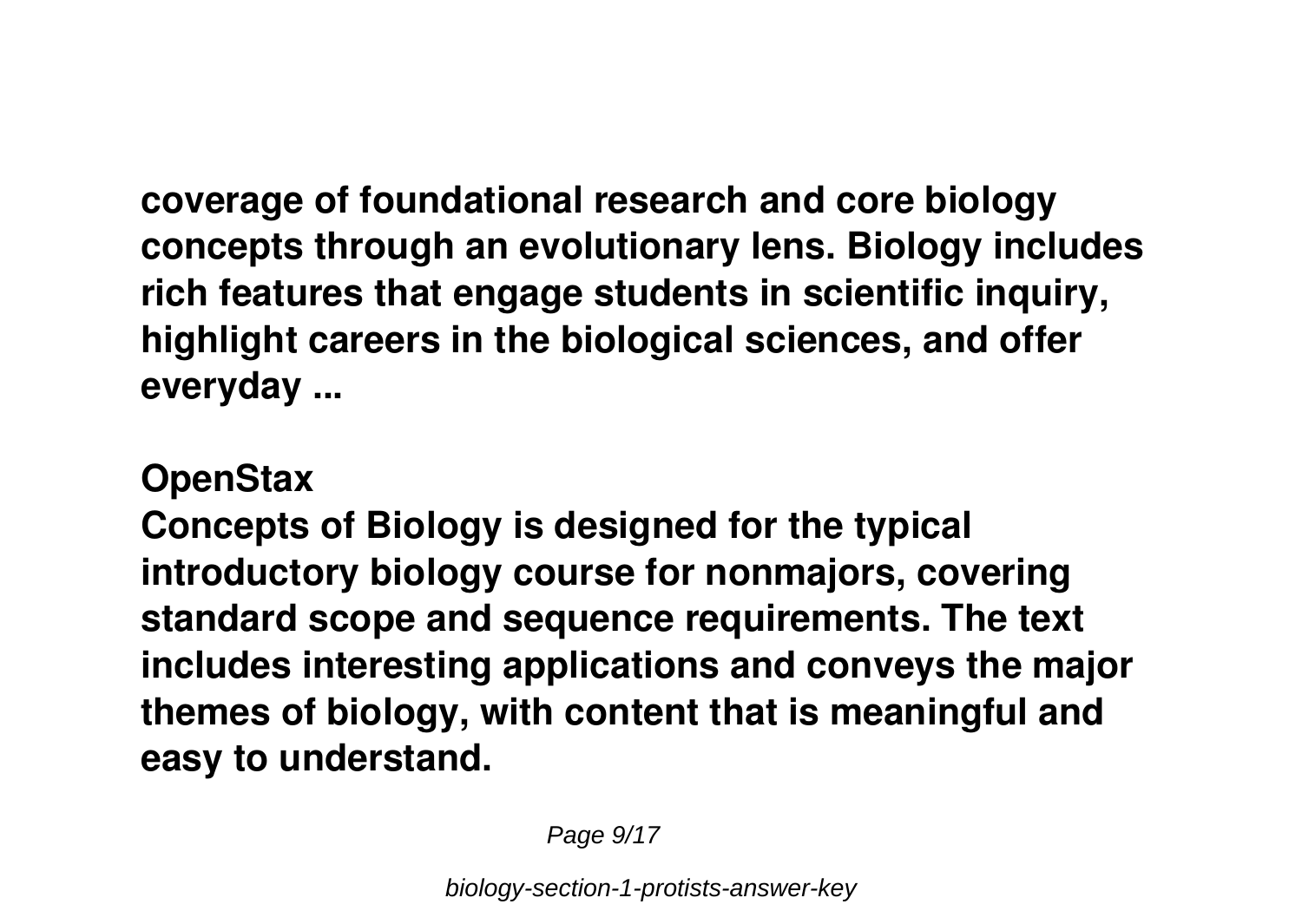#### **OpenStax**

**Concepts of Biology is designed for the introductory biology course for nonmajors taught at most two- and four-year colleges. The scope, sequence, and level of the program are designed to match typical course syllabi in the market. Concepts of Biology includes interesting applications, features a rich art program, and conveys the major themes of biology.**

**Concepts of Biology - Open Textbook Library Take off 1 point for any wrong answer. Record your score out of 12. Prepare for your yeast experiment. You need some flat soda. Protists and Fungi. Lesson 161 (Materials needed: 2, two liter bottles of both water and soda, active** Page 10/17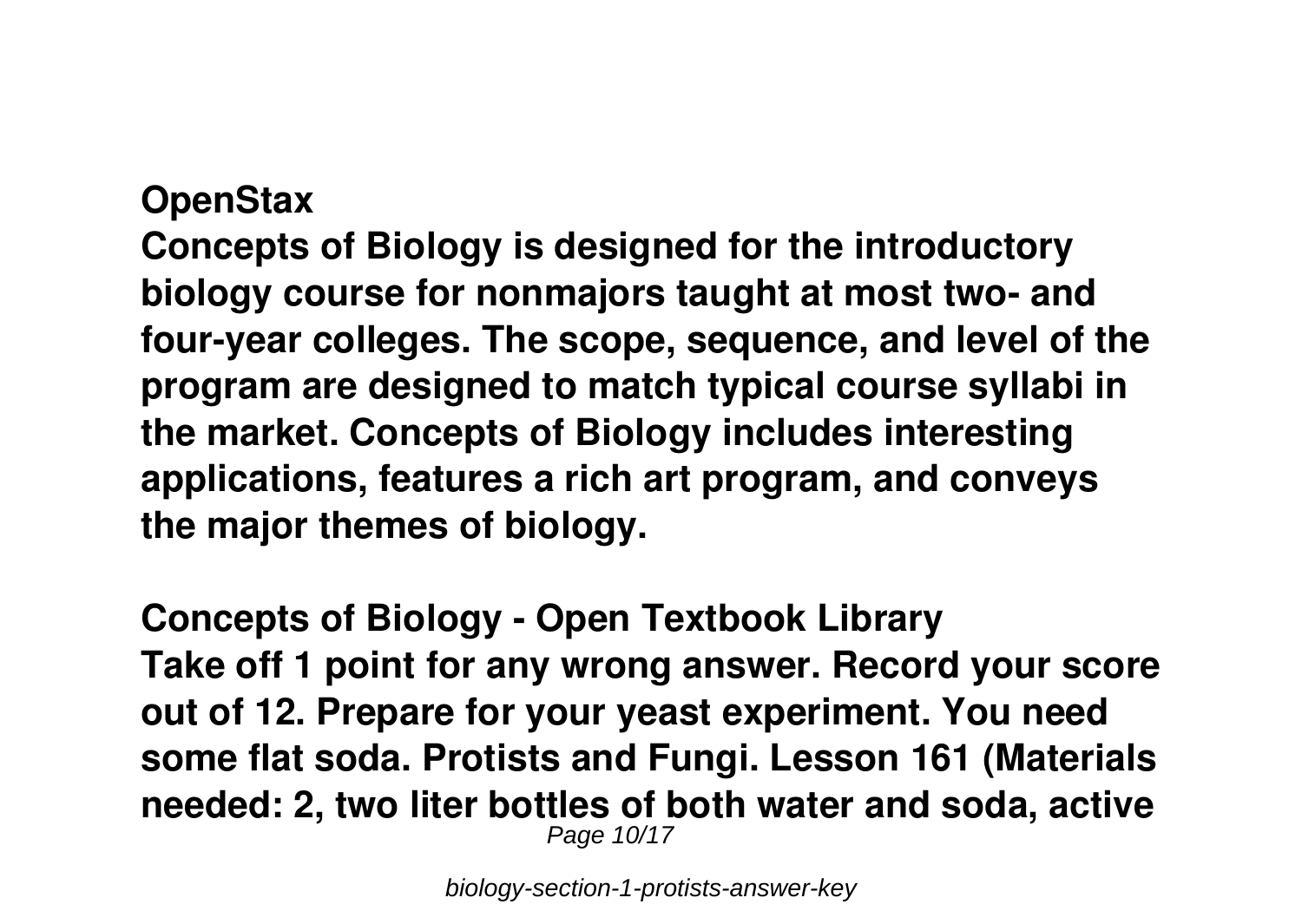**dry yeast, 4 identical balloons) Begin your yeast experiment. You will be writing up a formal lab.**

**Biology with Lab – Easy Peasy All-in-One High School In the first section of Biology Class 11 chapter 2 notes, you can study the different classifications of kingdoms proposed by biologists Linnaeus and R. H. Whittaker. The first person classified organisms based on two kingdoms – Animalia for animals and Plantae for plants, while the other person stated five kingdoms of classification.**

**CBSE Class 11 Biology Chapter 2 - Biological ... Section Summary. Prokaryotes are predominantly single-**Page 11/17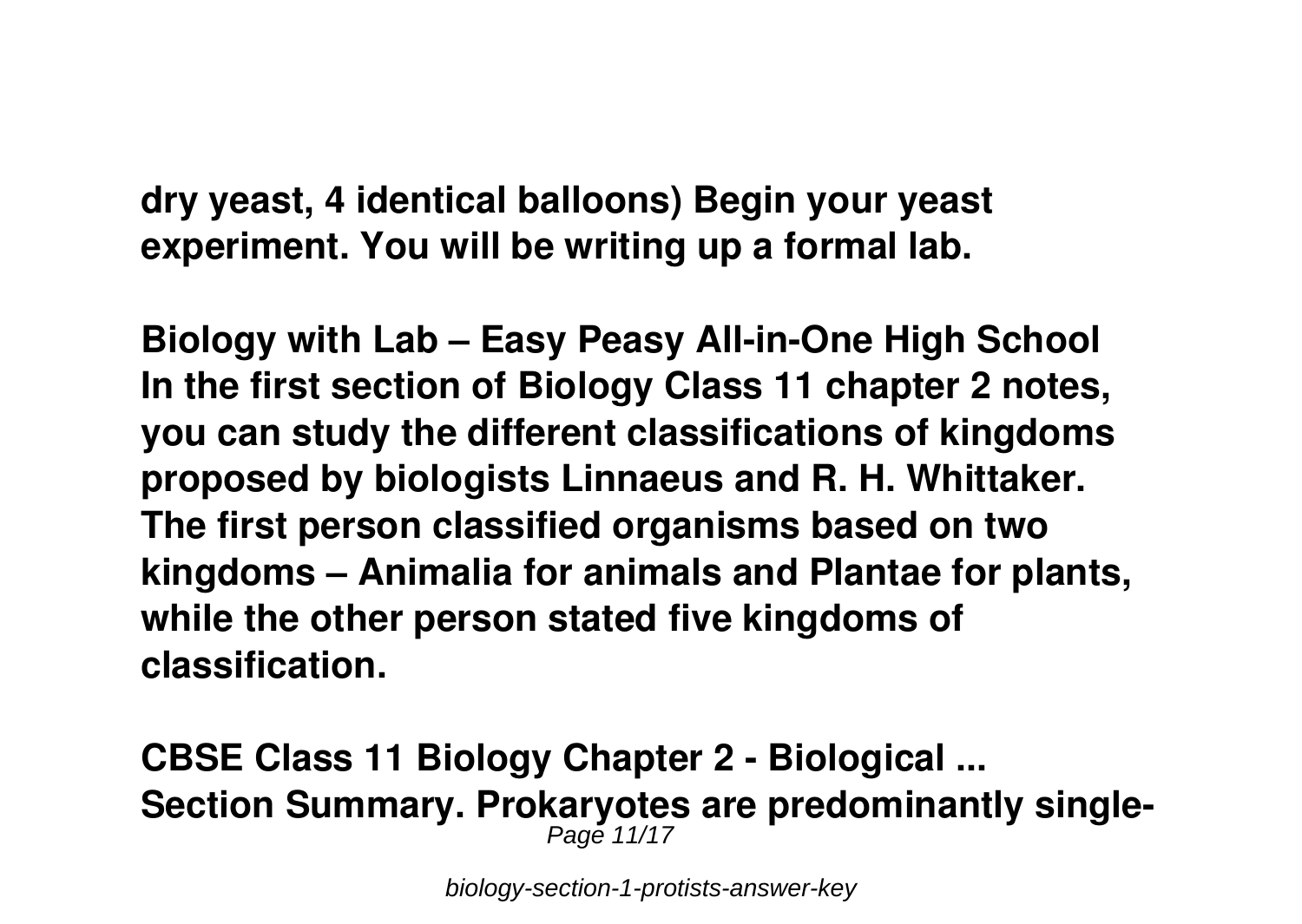**celled organisms of the domains Bacteria and Archaea. All prokaryotes have plasma membranes, cytoplasm, ribosomes, a cell wall, DNA, and lack membrane-bound organelles. Many also have polysaccharide capsules. Prokaryotic cells range in diameter from 0.1–5.0 µm.**

**Comparing Prokaryotic and Eukaryotic Cells | Biology I Scientists at the NASA Astrobiology Institute and at the European Molecular Biology Laboratory collaborated to analyze the molecular evolution of 32 specific proteins common to 72 species of prokaryotes. 1 The model they derived from their data indicates that three important groups of bacteria—Actinobacteria, Deinococcus, and Cyanobacteria ...**

Page 12/17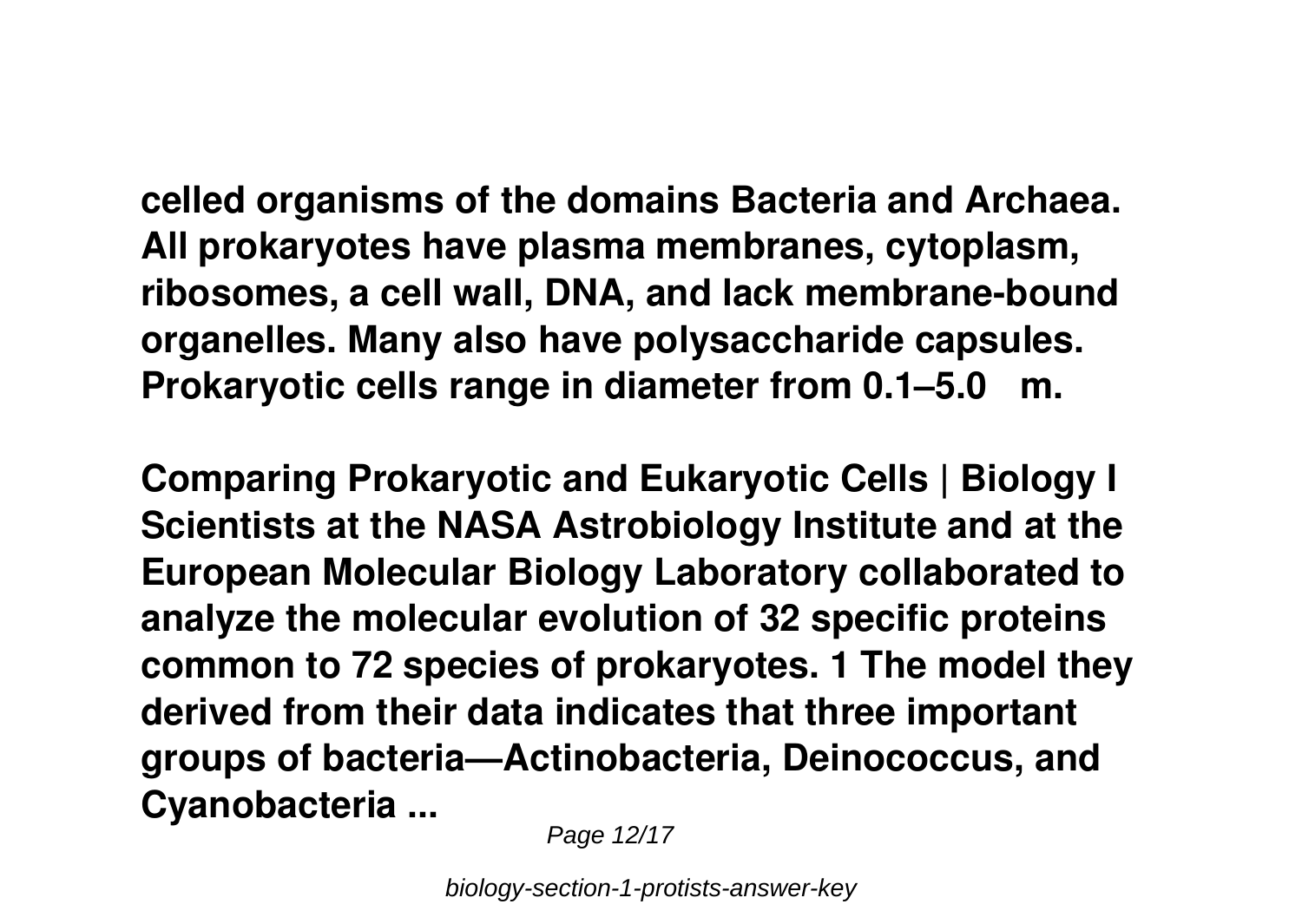**Structure of Prokaryotes: Bacteria and Archaea – Biology 2e**

**Protists Internet Lab (pdf) - Explore the life in a drop of pond water with this worksheet created by Suzan Moyer. The lab uses the Smallest Page site listed on the Biology-Pond Water Links page of the Kid Zone as well as the Index of Organisms (pdf) page from the Pond Water Survey project.**

Structure of Prokaryotes: Bacteria and Archaea – Biology 2e

Page 13/17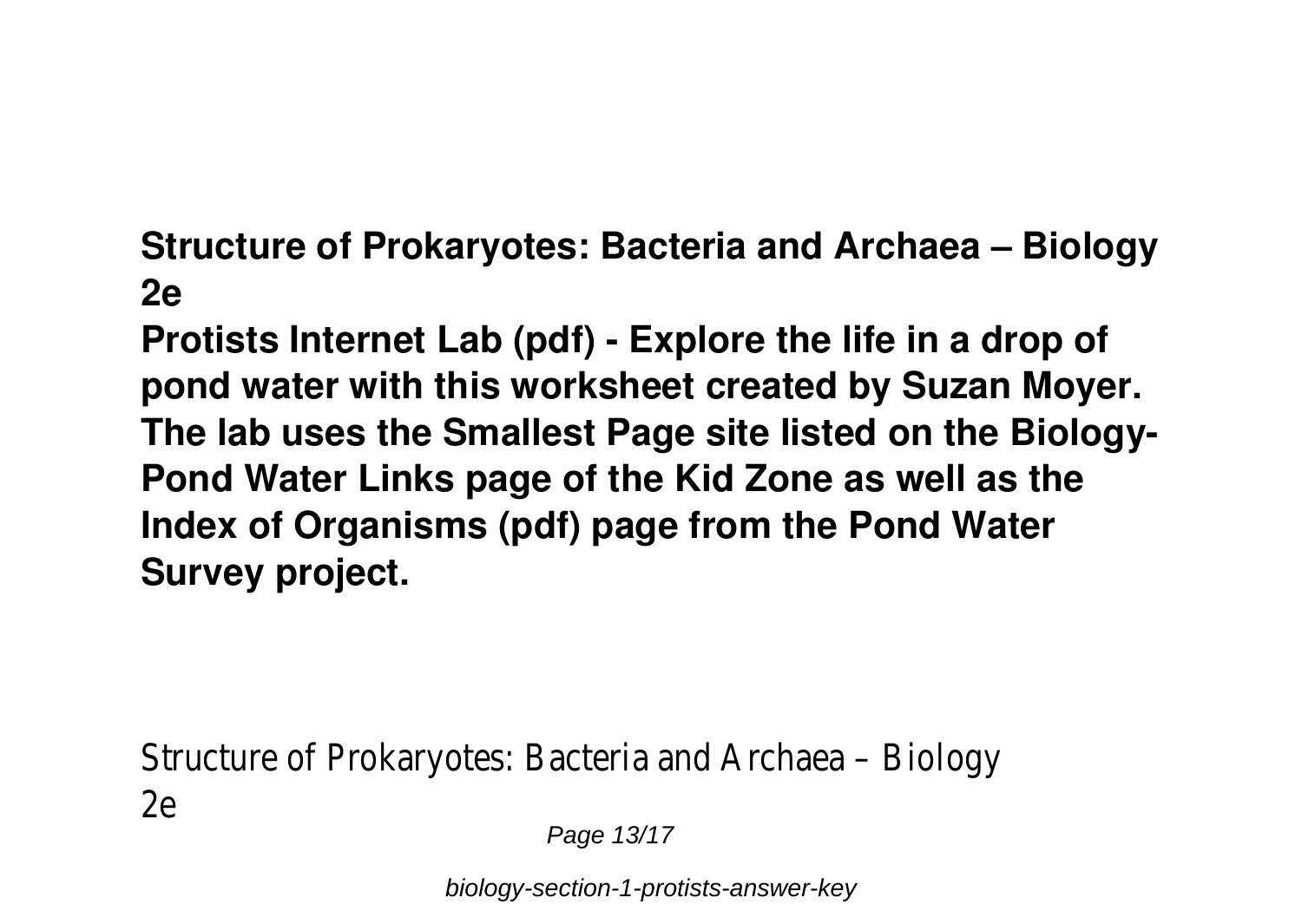## Concepts of Biology - Open Textbook Library

## **Comparing Prokaryotic and Eukaryotic Cells | Biology I OpenStax**

Concepts of Biology is designed for the introductory biology course for nonmajors taught at most two- and four-year colleges. The scope, sequence, and level of the program are designed to match typical course syllabi in the market. Concepts of Biology includes interesting applications, features a rich art program, and conveys the major themes of Page 14/17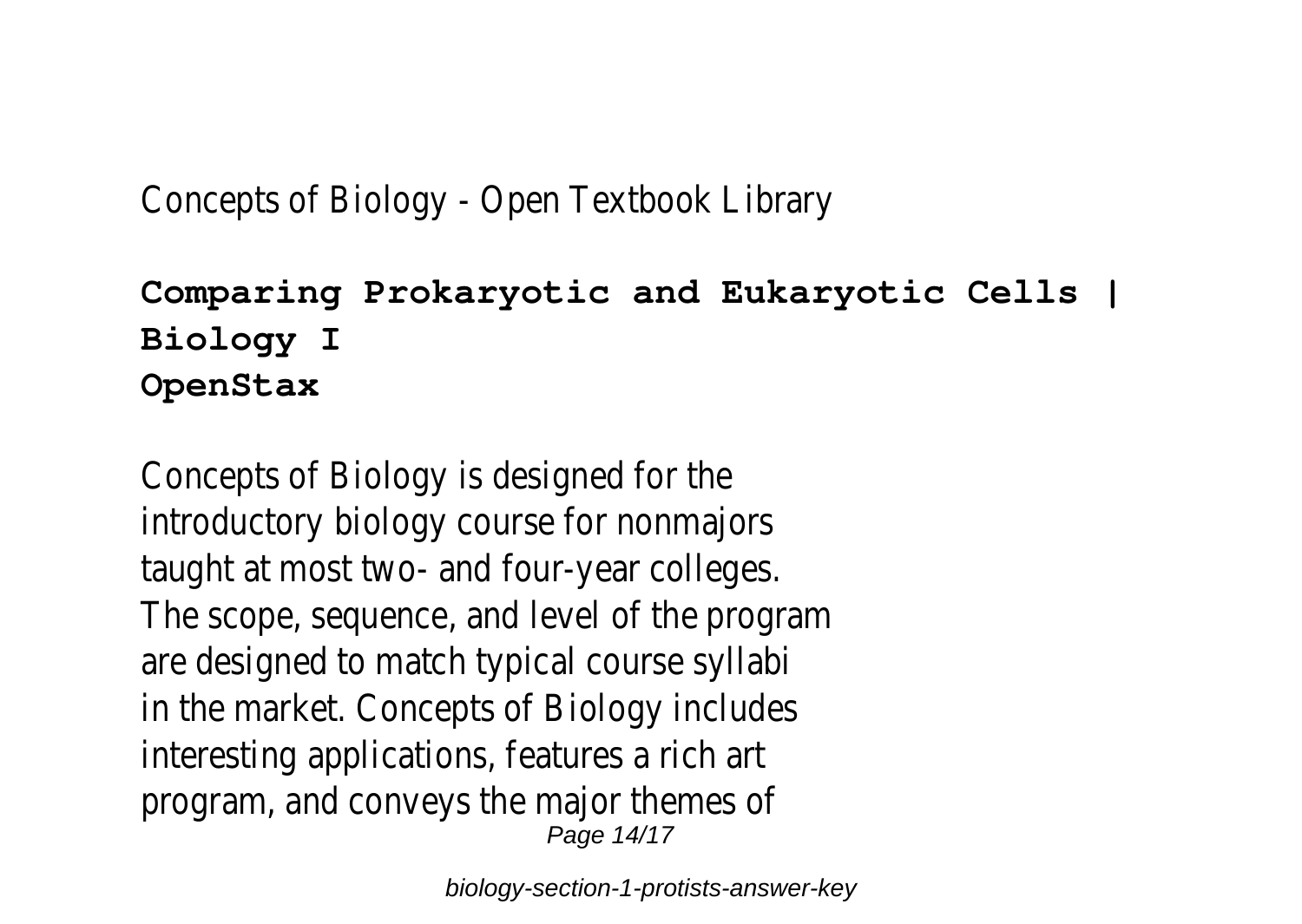#### biology.

Biology 2e is designed to cover the scope and sequence requirements of a typical twosemester biology course for science majors. The text provides comprehensive coverage of foundational research and core biology concepts through an evolutionary lens. Biology includes rich features that engage students in scientific inquiry, highlight careers in the biological sciences, and offer everyday ...

*Biology Section 1 Protists Answer*

Page 15/17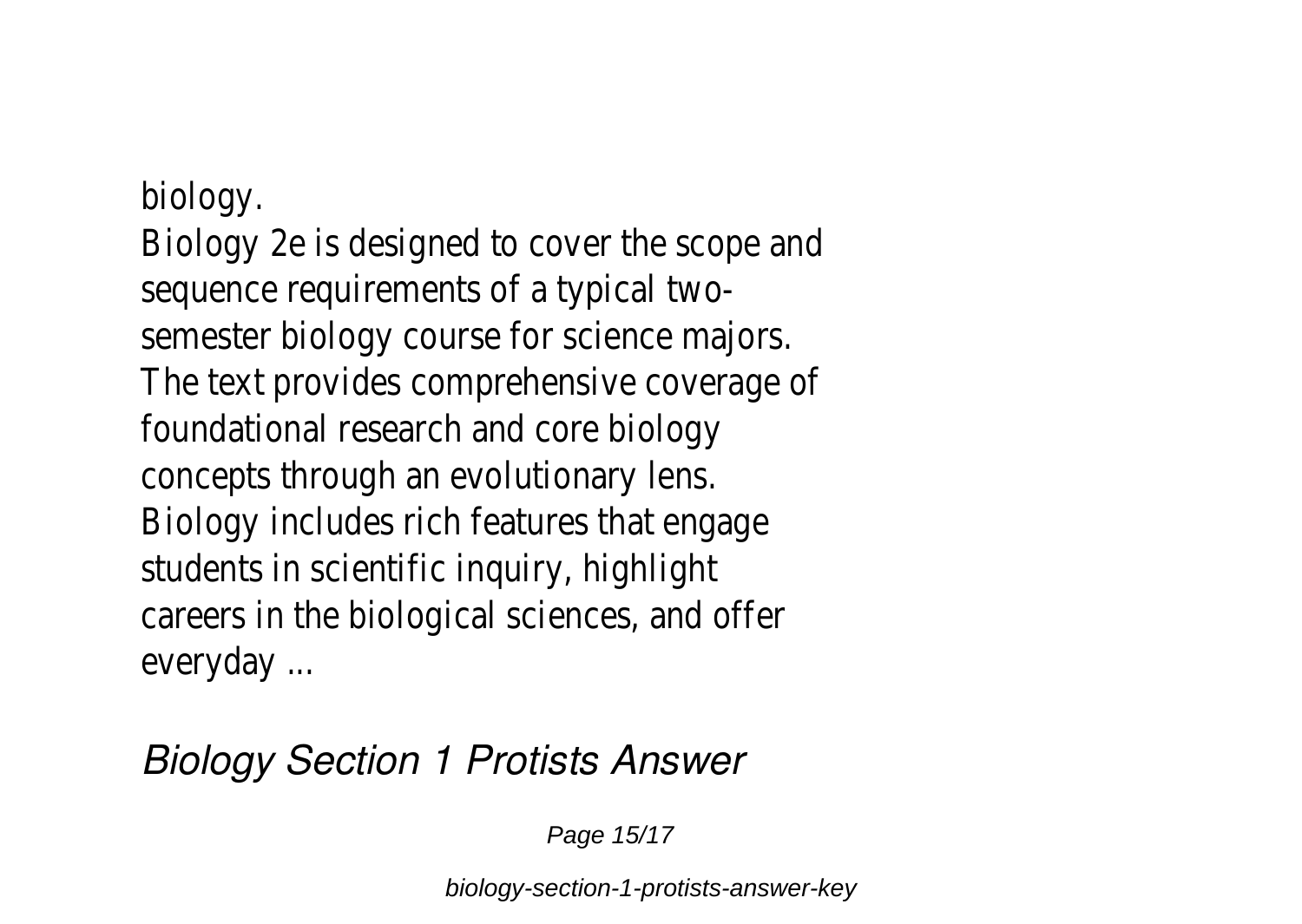*In the first section of Biology Class 11 chapter 2 notes, you can study the different classifications of kingdoms proposed by biologists Linnaeus and R. H. Whittaker. The first person classified organisms based on two kingdoms – Animalia for animals and Plantae for plants, while the other person stated five kingdoms of classification. CBSE Class 11 Biology Chapter 2 - Biological ...*

Scientists at the NASA Astrobiology Institute and at the  $\rho_{\sf age\ 16/17}^{P_{\sf 200}}$